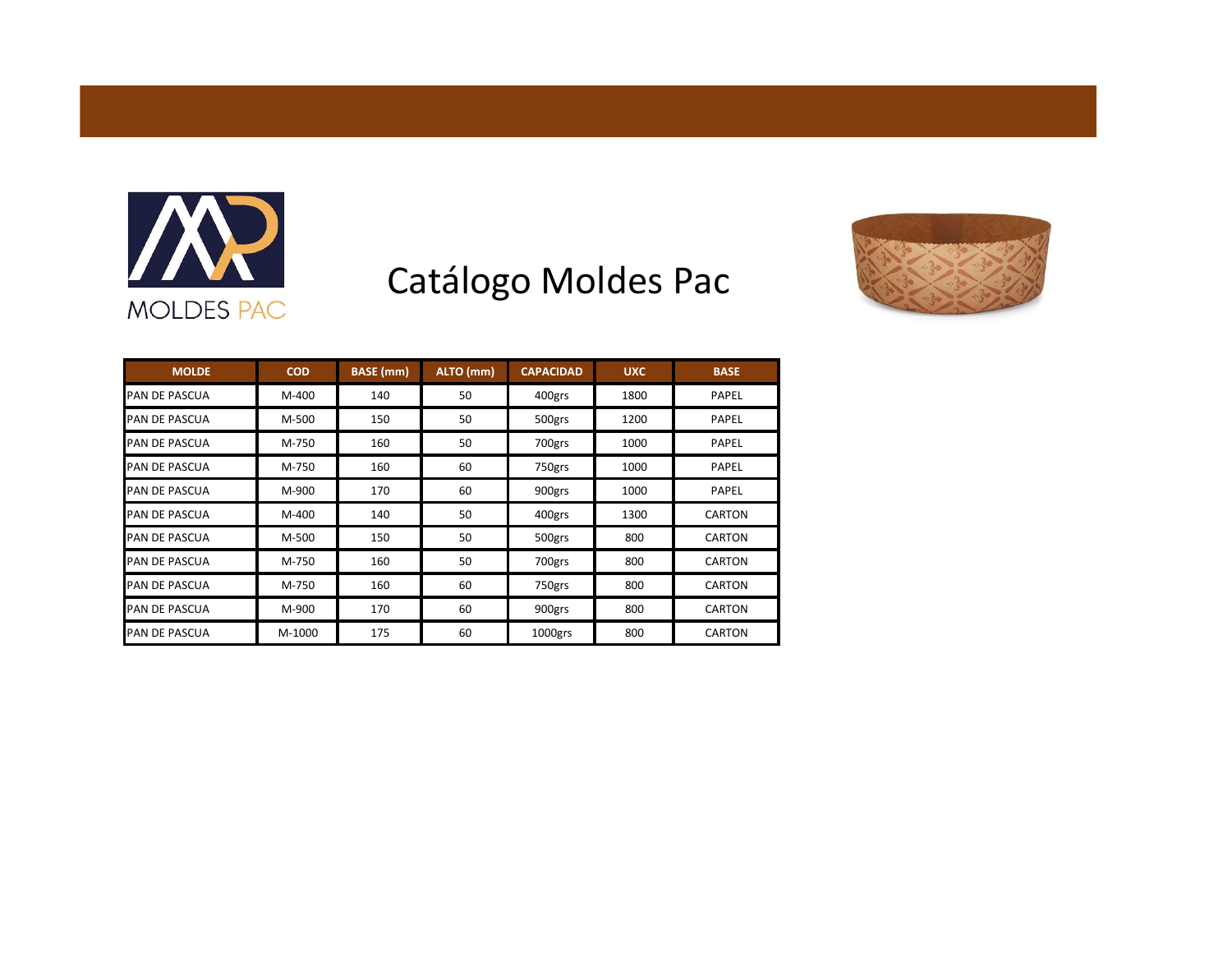

## Catálogo Moldes Pac



| <b>MOLDE</b>     | <b>COD</b> | <b>BASE</b> (mm) | ALTO (mm) | <b>CAPACIDAD</b> | <b>UXC</b> | <b>BASE</b>   |
|------------------|------------|------------------|-----------|------------------|------------|---------------|
| <b>PANETTONE</b> | $M-100$    | 70               | 6,5       | 100grs           | 3000       | CARTON        |
| <b>PANETTONE</b> | $M-250$    | 90               | 6,5       | 250grs           | 2000       | <b>CARTON</b> |



## Catálogo Moldes Pac



| <b>MOLDE</b>             | <b>COD</b>     | <b>BASE</b> (mm) | <b>ALTO (mm)</b> | <b>CAPACIDAD</b> | <b>UXC</b> | <b>BASE</b> |
|--------------------------|----------------|------------------|------------------|------------------|------------|-------------|
| <b>MOLDE BIZCOCHUELO</b> | <b>BIZ-185</b> | 185              | 60               | 300grs           | 900        | PAPEL       |
| <b>MOLDE BIZCOCHUELO</b> | <b>BIZ-20</b>  | 200              | 50               | 400grs           | 900        | PAPEL       |
| <b>MOLDE BIZCOCHUELO</b> | <b>BIZ-20</b>  | 200              | 80               | 600grs           | 750        | PAPEL       |
| <b>MOLDE BIZCOCHUELO</b> | $MP-24$        | 240              | 60               | 500grs           | 300        | PAPEL       |